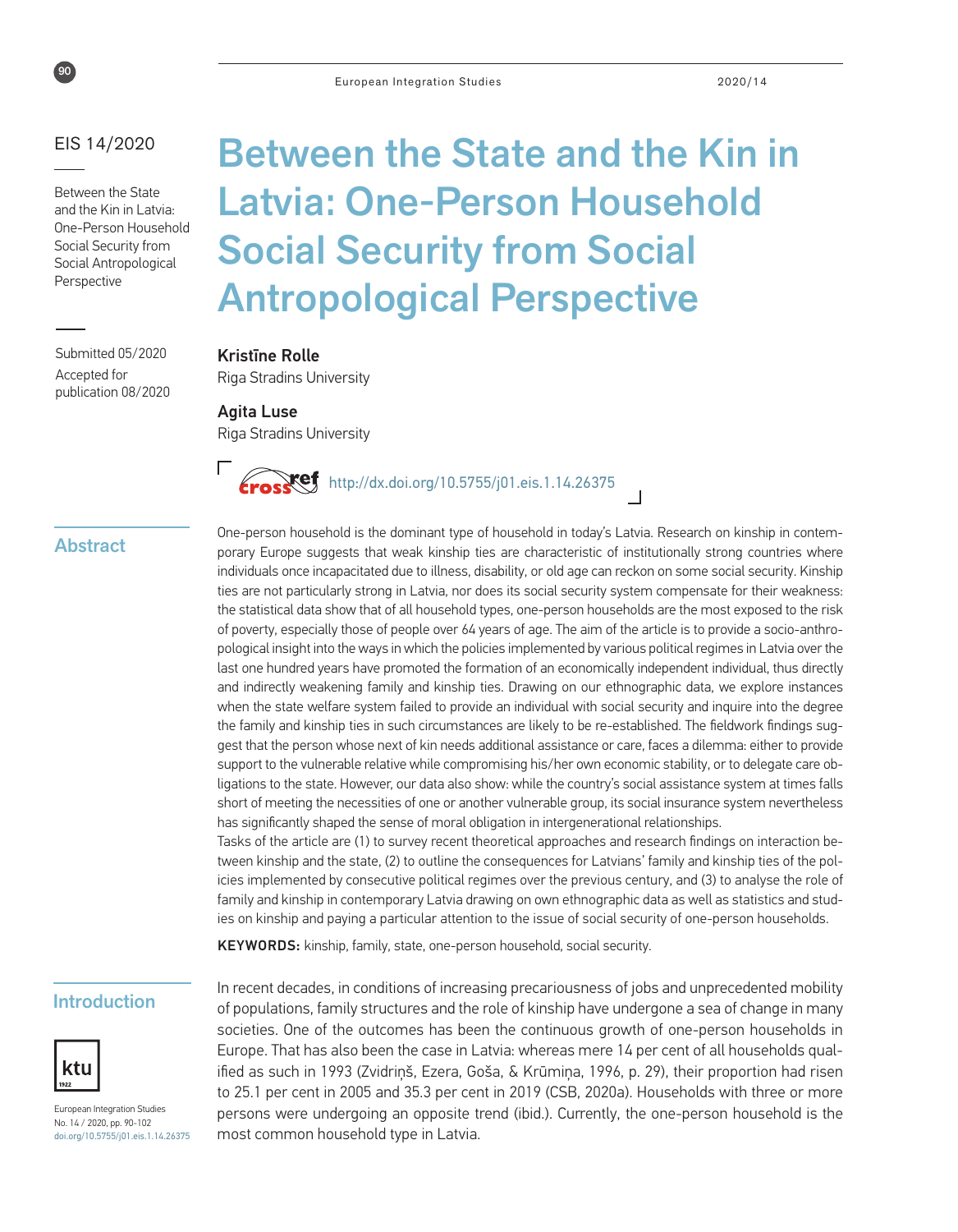Small families and weak family ties are typical of societies in the North and West of Europe with developed welfare systems, and conversely, large families and strong family ties are more common in countries with weak institutional support (Heady, 2012; Viazzo, 2010). The growth of the number of one-person households in Latvia could indicate a strong state support that is likely to reduce an individual's reliance on family and kinship. However, the statistics show that nearly a half of such households (17.1 per cent) comprise people over 64 years of age, almost three quarters of whom are at risk of poverty (CSB, 2019). This development raises at least two questions: first, what are the factors that have contributed to such a pattern of relationships among the kin and, second, are the vulnerable relatives' family and kinship ties intensified, to support them in situations when the state is unable to provide one-person households with sufficient social security? To answer these questions, we have structured our paper along the following lines:

- **\_** we briefly survey recent theoretical approaches and research findings on the interaction between kinship and the state;
- **\_** we outline the policies implemented by different political regimes that have affected Latvians' family types and kinship ties;
- **\_** discussing ethnographic data as well as other studies on kinship in Latvia, we analyse the contemporary practices of kinship, paying special attention to the issue of social security of one-person households.

The data of Central Statistical Bureau of Latvia (henceforth: CSB), the Survey of Health, Ageing and Retirement in Europe (SHARE) database, and EU Statistics on Income and Living Conditions (EU-SILC) mostly have served us for advancing our research questions. In order to answer these questions, we draw on our fieldwork findings and discuss them in the context of anthropological, ethnological, and sociological studies on kinship in other European countries. We depart from the premise that ethnography, "by virtue of its intersubjective nature, is necessarily comparative. Given that the anthropologist in the field necessarily retains certain cultural biases, his observations and descriptions must, to a certain degree, be comparative."(EB Editors, 2020).

Ethnographic fieldwork has been our main research approach and, correspondingly, the main source of our data. We conducted our field research in 39 households in rural areas (including small towns) of Latvia in the period between June 2017 and December 2019. As characteristic in the contemporary ethnography (ibid.), we have developed close relationships with our 60 informants, to elicit specific information on such topics as lifestyle, occupation, family and kinship ties, and intergenerational transmission of memory. Of the all surveyed households, 14 were one-person households (9 of them run by women and 5 by men). Our intention is to analyse ethnographic data, to achieve a deeper insight into the household type that is, according to the statistics, among the most widespread in Latvia and at the same time subject to the greatest poverty risk, namely, one-person households with single inhabitants of over 64 years of age.

Historically, individuals in many parts of the world have depended on their kin in meeting each other's economic, social and cultural needs. This dependence has ensured both intergenerational cooperation and the inheritance of material and cultural artefacts and skills across generations. Family and kin ties have been the main channel for transmission of domestic skills and local social standing as well as world-views and social values (Bertaux &Thompson, 1993, p.1).

For most of the 20th century, there seemed to be little incentive to research patterns of kinship in complex nation-states, such as countries of Western or Eastern Europe Recently, however, scholars researching contemporary kinship practices have pointed out the decisive role that the state plays in them (Fink & Lundqvist, 2010; Thelen, 2018). During the last two decades of the 20th century, questions focussing on kinship gradually recaptured European socio-cultural anKinship and the state in the academic discussion

91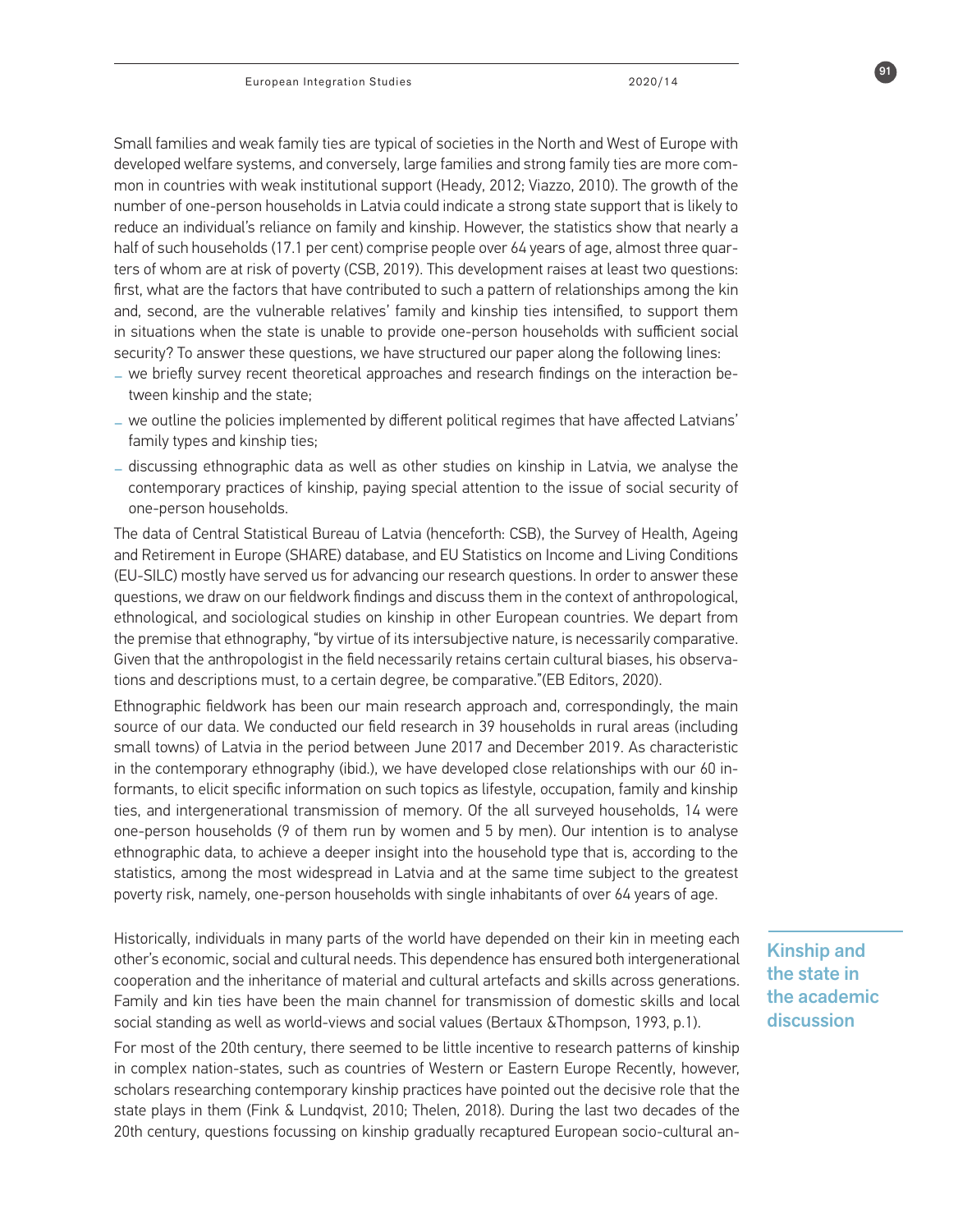$92$ 

thropologists and sociologists' attention. One of the reasons was the realization that the expected prosperity of the modern nuclear family, allegedly fuelled by economic transformation and the modernization of nations, did not materialize, and a great diversity of families and kinship systems persisted in Europe. Moreover, Western European welfare systems, shaped by neo-liberal policies, had accumulated an impressive number of unresolved problems. Around the turn of the millennium, national policy discourses in nearly all countries had come to frame the welfare state as overburdened (Grandits, 2010). "Demands that individual citizens and their family/ kin take more responsibility for their social security have become louder" (ibid., p.23).

The term *social security* has acquired markedly different meanings in various fields of practice and inquiry. In social policy it has mostly referred to "any of the measures established by legislation to maintain individual or family income or to provide income when some or all sources of income are disrupted or terminated or when exceptionally heavy expenditures have to be incurred" (Abel-Smith, 2020). Social anthropologists, in their turn, have emphasized that social security cannot be reduced to a material or instrumental basis: meeting such basic needs as food, shelter, health and care, also has to do with people's feelings or trust and existential security (Benda-Beckmann & Benda-Beckmann, 1994; Zacher, 1988). "Individual people differ in their perception of uncertainty and insecurity and in their willingness and ability to live with them. This will depend on the personal economic situation of the individuals and on their psychological constitution, and it will be strongly influenced by the social organization in which they live" (Benda-Beckmann & Benda-Beckmann, 1994, p. 7). However, most people will positively value certainty when confronted with difficulties to provide for the next meal or their children, or to survive when they become frail due to a serious illness, disability, or old age (ibid.).

Responding to the growing concerns about feasibility of social security in contemporary societies, over previous two decades, social anthropologists as well as sociologists have increasingly addressed the questions surrounding this multidimensional concept (Schwarcz & Szőke, 2014; Thelen, Thiemann, & Roth, 2017; Thiemann, 2016), also in Latvia (Bela, 2018; Bela & Rasnača, 2015; Lāce, 2012; Reinholde, 2018; Zīverte, 2014).

In the context of public discussions throughout Europe about family policy, an international, interdisciplinary research project with an anthropological agenda, entitled "Kinship and Social Security" (KASS) was conceived in 2003 (Heady, 2012b). This as well as other extensive studies on kinship in contemporary Europe conducted over the last two decades, noted that the role of kinship was much more central in southern and east Europe, while the state tended to support vulnerable nuclear families in the northwest of the continent. Some contributors argued that as the economy develops, kinship ties weaken (Viazzo, 2010). It is noteworthy that researchers identified macro-regional family patterns not only in terms of geographical location, but also as ensuing from different systems of welfare provision. The KASS authors were seeking to answer whether a strong welfare state tends to lead to reduced family/kinship support. No clear causal direction, however, was established. On the other hand, evidence suggested that in a number of countries a strong welfare state had not led to crumbled family/kin relations but instead often strengthened family/kin support and networks (Evertsson, 2012, p. 28).

Discussions on social security patterns related to the two broad types of kinship and social organization have ensued from research in historical demography conducted since the 1980s (Hajnal, 1982; Laslett, 1983). These studies had suggested that notable macro-regional tendencies in composition of households and marriage patterns existed in the continent and introduced the notion of the Hajnal line, or a broad division between "strong family countries" and "weak family countries". This macro-regional approach has been criticized for ignoring the cultural, economic,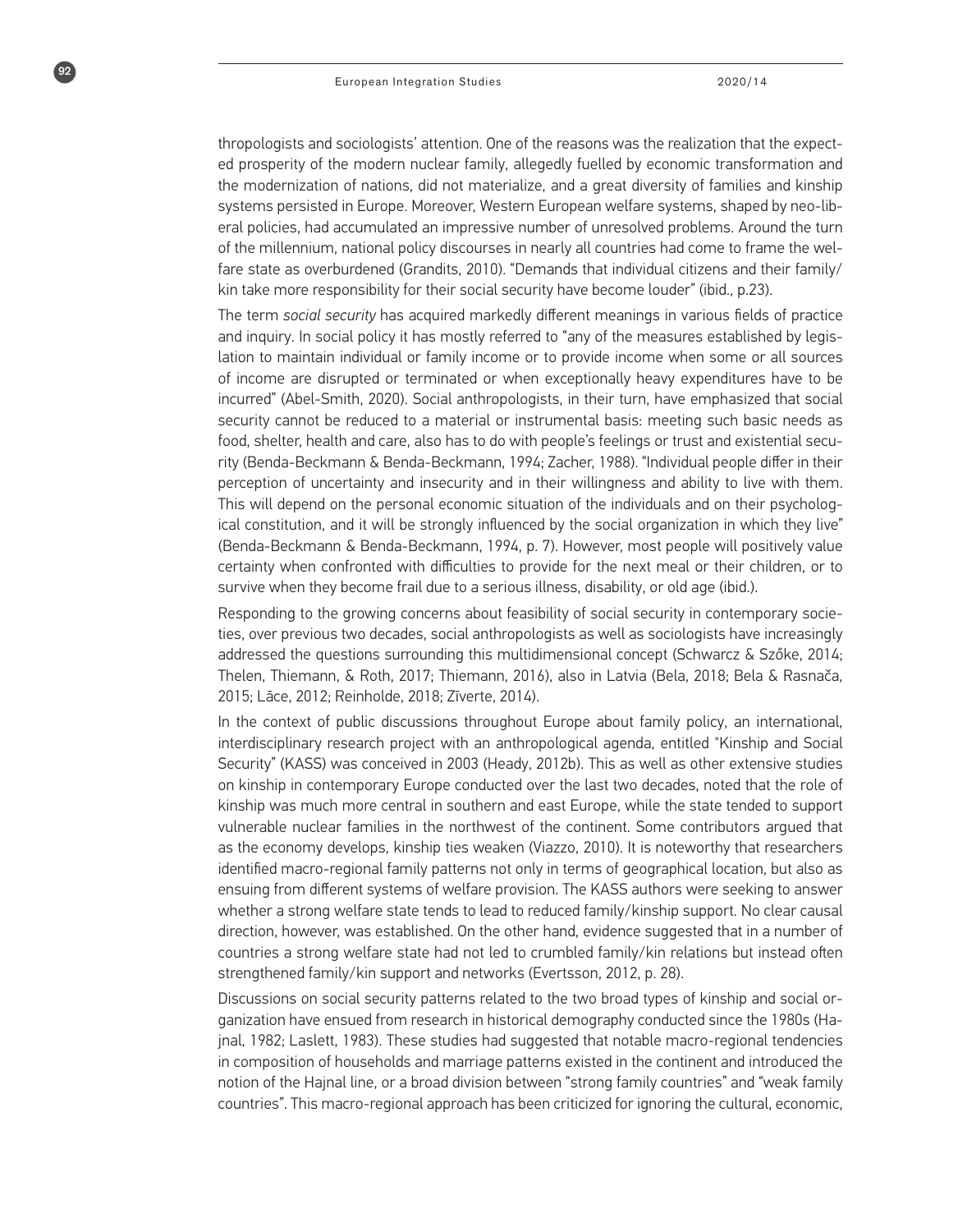demographic, and ecological differences (in relation to the Baltic population cf. Plakans & Wetherell, 2005; Puur et al, 2012).

One of our intentions in this study is to add to this spectrum of practices, spread along the northwest to south-east axis of Europe, an outline of interaction between welfare regimes and kinship patterns in Latvia, one of the two Baltic States whose territory the Hajnal line crosses (Plakans & Wetherell, 2005, p.108). More particularly, we endeavour to answer the following questions: How far have the social security regimes implemented in Latvia by different state formations in the course of the previous century, superseded mutual assistance patterns within family and kinship networks? Have the state-advanced welfare policies made kinship ties redundant as far as an individual's social security is concerned? Last, but not least: in what ways can an analytics of biopolitics contribute to identifying the forces shaping kinship systems?

Since Michel Foucault introduced the term *biopolitics* in the 1970s, it has served as an analytic lens in a number of disciplines, including social anthropology. On the level of social theory, Thomas Lemke has advanced a methodological approach, the *analytics of biopolitics,* to examine life processes, e.g., life-expectancy, illness, or abandonment, as results of social practice and political decision-making, rooted in specific rationalities and normative choices (Lemke, 2010, p. 434). The questions that Lemke has posed are relevant also for analyzing welfare and family policies in Latvia: "What forms of life are regarded as socially valuable, which are considered 'not worth living'? What existential hardships (..) attract political, medical, scientific and social attention, which are seen as intolerable, a priority for research and in need of therapy, and which are neglected or ignored?" (ibid.). The state welfare system in Latvia in recent years no longer succeeds to protect some vulnerable social categories against poverty (cf. Bela & Ņikišins, 2018; Constitutional Court of the Republic of Latvia, 2020) (elsewhere in Europe too, the welfare systems have been posited as overburdened, as the KASS project confirmed). Analysed biopolitically, such a development reflects not only neo-liberalism or economic constraints of the globalized world but also changing regimes of truth, hierarchies of value that the states unequally assign to their subjects' lives, and the ways in which the subjects comport themselves vis-à-vis the goals set by one or another authority (Lemke, 2010, pp. 432–433). In relation to contemporary Latvia, we endeavour to clarify what are the practices through which the value of single elderly people's lives is being determined.

*"There are no more houses left here. How many are left now? - One, two, three, four [counting to herself] - only 4 out of 12 families have remained. Women the same age as me. The children of two are in Daugavpils - they work in the customs. There [points with her hand] another neighbour, he's 60. That's all that's left.* 

Regina is 74 and lives on her own in a farmstead inherited from her father in the countryside located 40 km from the nearest city Daugavpils and more than 200 km from the capital Riga. Regina's two sons have been living in the UK for more than 15 years, with their spouses and Regina's six grandchildren. Regina's story could be rehearsed in many places - the departure of the population and the retention of the elderly is a common picture in the countryside (Bela & Elksne, 2020; Dzenovska, 2018; Hazans, 2019; Trapenciere, 2020).

Our ethnographic observations show that the largest households (consisting of 4 to 7 people) are those of families with minor children. A more common type of household consists of 1 to 2 people who are childless or whose grown-up children live elsewhere. Adult children mostly stay with their parents in two cases: either they have remained single (unmarried or divorced) or some family members need to be looked after due of their illness.

In the period from 1990 to 2018, the population of Latvia decreased by 27.5 per cent (734 thou-

### Family and kin ties in contemporary Latvia

93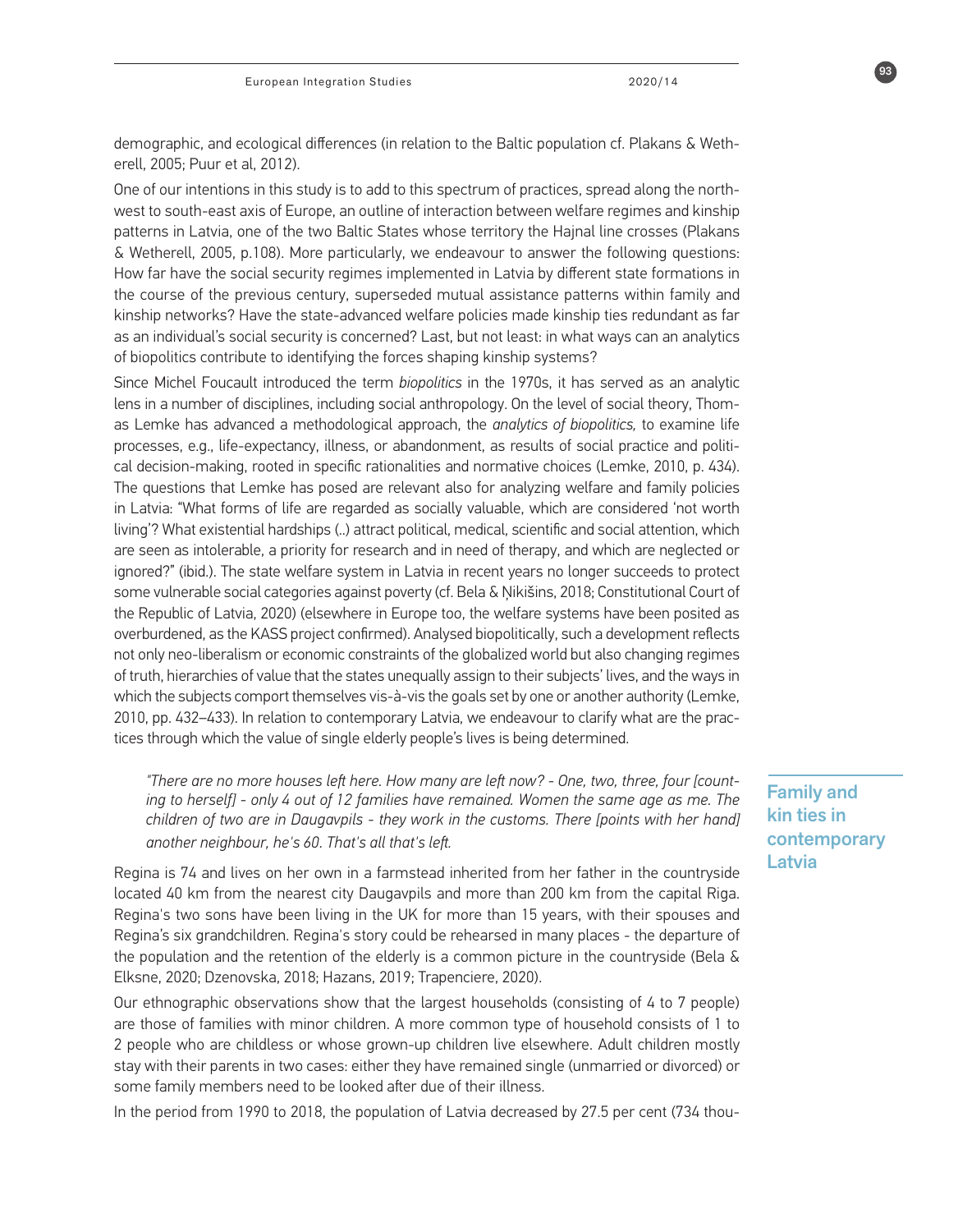sand); part of it was due to a particularly rapid emigration that took place during the global financial crisis of 2008-2009 (Krūmiņš, 2019, p.14). Demographic shifts brought about a decrease in both the total number of households and the size of an average household (Āboliņa, 2019, p.88). The census, conducted every decade, shows a sustained trend towards a decline in the average household size (see Figure 1).



#### Figure 1

94

Average household size (number of persons in the household)

#### *(created by authors).*

*Sources: Central Statistical Bureau of the Council of Ministers of the Latvian SSR, State Statistics Committee of the Republic of Latvia, and Central Statistical Bureau of Latvia.*

**At-risk-of poverty index by one-person household type** A closer look at the statistical data on demographic trends over the last two decades confirms **(%)** that the number of households without offspring is steadily increasing. While 66 per cent of all households were childless in 2005, their proportion had reached 73 per cent in 2019 (CSB, 2020b).

**36,8 39,2 38,8 33,2 33,5 32,3 34,9 31,7** members is shrinking as the geographical distance between them increases (Heady, 2012a). **44,7** ducted in other European countries likewise show that practical domestic assistance among family **73,5 78,9 72,8 74,9** tance among members of family and kin is increasing. Adult children are less and less likely to stay **67,4** with (or near) their parents, especially in rural areas, a trend that is determined by many factors, As Regina's story (related above) and other ethnographic observations testify, the geographic disamong the most prominent being limited employment opportunities in rural areas. Studies con-

**8,5** various kinship ties over at least 4-5 generations, mostly those are parents and children who **29,2** Besides, our ethnographic interview data demonstrate: although people are able to identify maintain close and regular relationships throughout their lives (their intensity, though, varies at of domestic help and mutual care, essential aspect of these relationships, change or even disdifferent stages of life). When the geographical distance between them increases, the patterns appear. In some cases, the left-behind parents may compensate for that by forming a mutually supporting relationship with a more distant relative or even with a person outside the kin group who lives nearby or with whom a close emotional connection has been established (we illustrate that below, relating Kārlis' life-history).

A multitude of factors may account for the decline of the role of family and kin ties as a basis of an individual's social security. Among the most prominent have been industrialization and urbanization in the first half of the 20<sup>th</sup> century, collectivization of agriculture in post-World War II years, transition from the planned economy to the free market during the previous three decades, particular social policies implemented by one or another government as well as changing cultural values. In the following section, we take a closer look at the interests pursued by the various political regimes and the changes they brought about in the patterns and practices of family and kinship.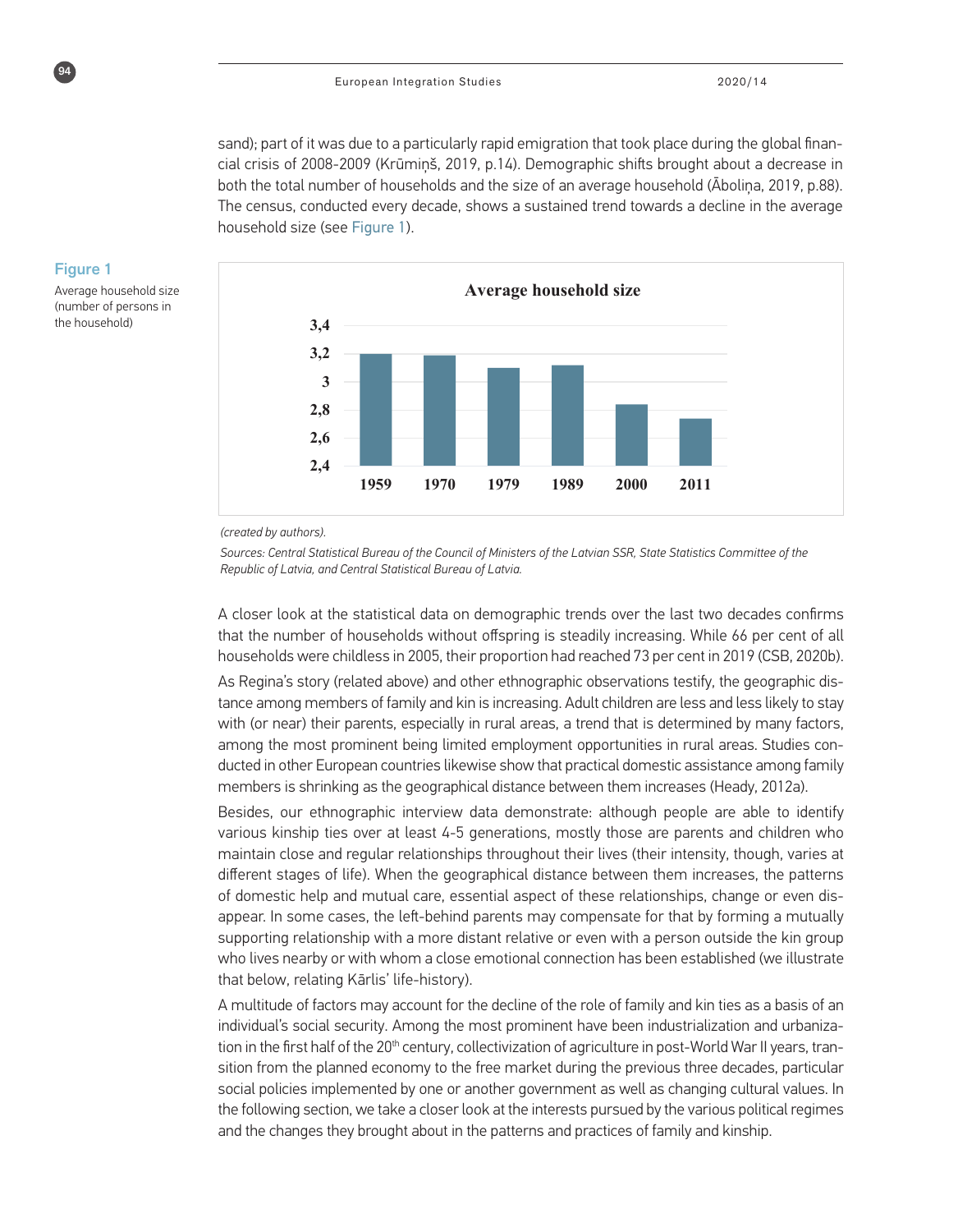Soon after Latvia came into being as an independent state, it started to build its social welfare system. Among the first steps were introduction of a pension system, based on the principle of social insurance (Rajevska 2019). By the end of the interwar period (in 1938) the Latvian state used 13.1 per cent of the state budget for social insurance (while the average in Europe was 9.3 per cent) (Runcis, 2012, p.125). This system, however, only included citizens connected with a workplace, leaving out most of the women, generally housewives (ibid.). After the USSR annexed Latvia in 1940, the paternalistic Soviet model of welfare was introduced. The state took on itself to meet its subjects' needs (defined within the state regime of truth, not by the subjects themselves), regulate their actions in matters that affected them as individuals, and shape the citizens' relationship to the state as well as to each other (cf. Moors, 2019).

The enormous human losses caused by the World War II and deportations (Zvidriņš, 2011) made it necessary to address demographic issues. The Soviet biopolitics saw women as a resource for reproduction of population that would compensate for the loss of labour. Consequently, the state aimed at promoting the autonomy of women and supporting their economic independence, while never leaving out of focus their reproductive function (Selezneva, 2016, p.1). The Soviet propaganda promoted a socialist family model as a progressive type of union whose members were mutually independent economically (in contrast to the former family model in Latvia, the *bourgeois family,* whose members were said to be economically dependent on each other) (Runcis, 2012, p.126). The state provided free education and health care, secured employment, housing, pensions, and family benefits (Rajevska, 2020). Moreover, the public infrastructure – kindergartens, hospitals, and nursing homes as well as orphanages, pioneer camps, reformatories, and sobering rooms – was extensively developed. That enabled the economically active population, especially women, to delegate care for their young, elderly, sick, mentally distressed, alcoholic, and delinquent relatives, previously considered obligation of family or kin, to institutions (cf. Rockhill, 2010; Moors, 2019).

To sum up, the social policy implemented by the Soviet state aimed at ensuring demographic reproduction and maximal employment of the population, with an additional target of emancipating the individual from both dependence on the family and the duties toward the kin (cf. Runcis, 2012). However, the social policy had not led to the envisioned effects: most citizens lived in crowded apartments, were coping with shortage of food and waiting in long ques for other necessities. Consequently, family and kin ties continued to play an important role in ensuring economic viability as well as social security (viewed from an anthropological, rather than politico-ideological vantage point, these needs had not been met).

After the restoration of the country' independence in the 1990s, a social security system was introduced that centred on municipal services of social assistance (Reinholde, 2018, p. 73). Reforms in social policy aimed at reducing the role of the state and increasing the individual's own responsibility for his or her well-being in the field of housing, pensions, social insurance and social assistance (Rajevska, 2019). At the same time, the social policy of the 1990s, as Stukuls observed, reflected a certain tendency toward re-establishing the patriarchal family model in Latvia and 'domestication' of women. For some time, that model also received legislative support: the special child allowance for single mothers, established in the post-war USSR, was eliminated in 1991. The process of divorce was made longer and more costly in 1993 (Stukuls, 1999, pp.547- 548). Benefits were only offered to those mothers who stayed at home (ibid., p.543). Thus in spite of the popular rhetoric praising motherhood, the free market realities and the state policies of the 1990s made the position of women, particularly mothers, precarious (ibid., p.546). As time passed, it became ever more evident, however, that the citizens' economic activity was not only in the interest of the state, but also of the citizens themselves: a number of social security benefits



State, family, and kinship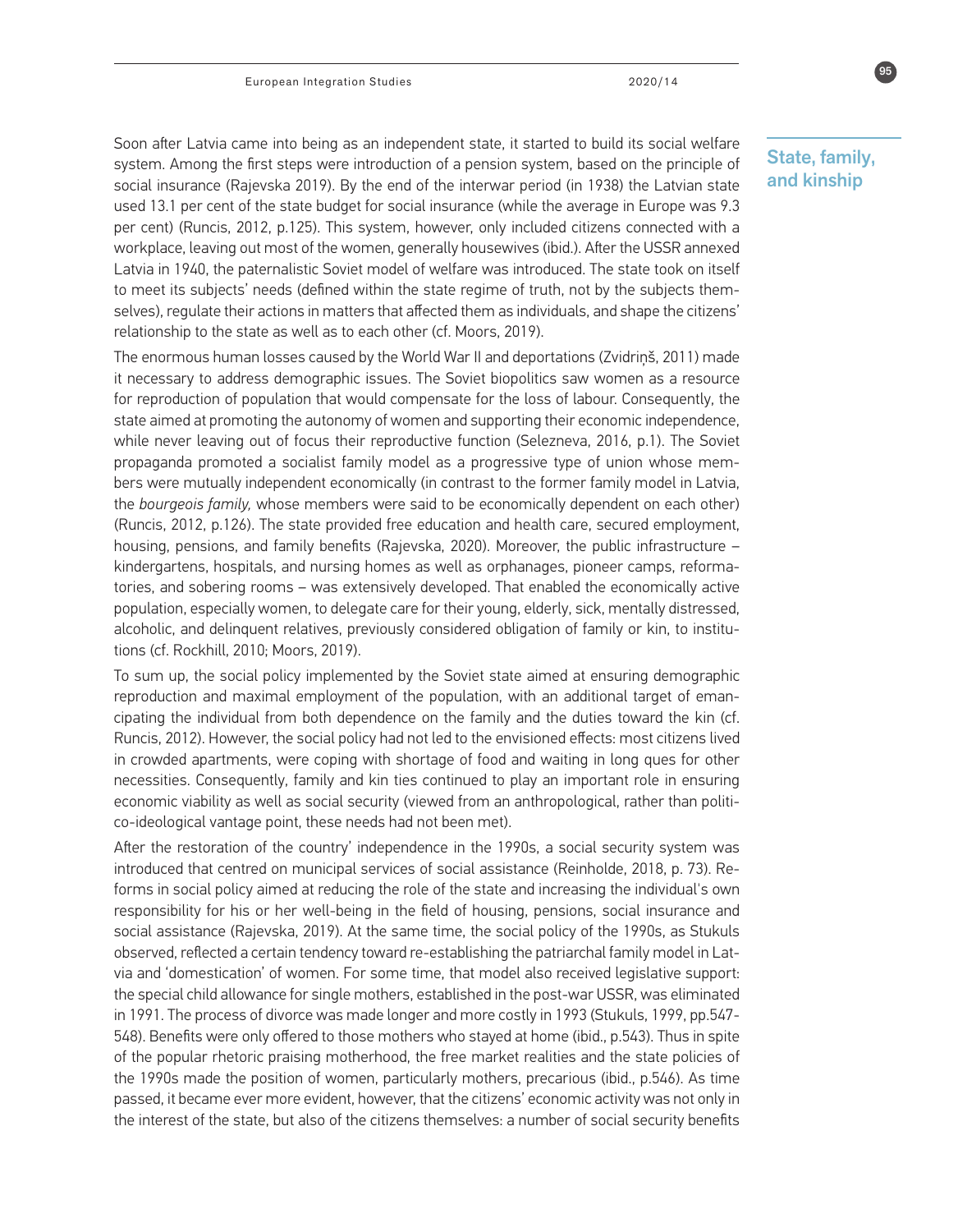and services (pensions, sickness, unemployment, childcare benefits) were only available to those who were or had been employed and contributed to the tax revenue.

In recent decades, as the working-age population has been shrinking (due to low birth rates, economic migration and other reasons) and life expectancy increasing, the state has attempted to facilitate the employees' participation in labour market as long as possible. It is for this reason that the retirement age keeps rising and additional measures were introduced. For instance, in order to prevent the mothers' long absence from the labour market and thus losing their competitiveness, an amendment of the Labour Act, passed in 2004, enabled also the fathers to opt for paternity leave and receive childcare allowance (Sedlenieks & Rolle, 2016, p.31). Nevertheless, those who care for small children or the sick and the elderly, often struggle to reconcile work and family life (Lāce, 2012; Lūse et al., 2016; Millere, 2012).

To sum up, during the last one hundred years, two priorities have been consistently present in the biopolitics implemented in Latvia: to maximize the population's reproduction as well as its economic activity. To achieve this, each regime has utilized a different policy, but their cumulative result had been to directly or indirectly reduce the individual's dependence on and need for family and kinship as a resource of social security. The impact of economic liberalism on fragmenting the family and kinship relations is something taken for granted since Latvia has been implementing a market-based economic regime for the last 30 years. However, the statistical data show an additional trend: not only is the number of one-person households increasing (see the Introduction of this paper), but also the proportion of people in such households at risk of poverty (see Figure 2). In particular, one-person households in the age group over 64 are most at risk of poverty in Latvia, according to the criteria adopted for measuring poverty in the European Union (cf. Dobelniece, 2020a).



## Figure 2

One-person households in post-socialist

Latvia

 $96$ 

(created by authors). At-risk-of poverty index by one-person household type. Source: CSB

> **73,447,999, Cent) (Eurostat 2020a). More than one third (36.8 per cent) of the elderly living in one-person house-78,9** (the average proportion in the EU being 16.7 per cent, in Estonia 23.2 per cent, and Lithuania 9.2 per **At-risk-of poverty index by one-person household type** total income level also decreased in other household types, thus reducing the income gap. That ald not mean, nowever, that the tiving standards or single persons acceleration age had improved, rather the social security of society in general had deteriorated. The data show that, for example, Almost 75 per cent of these households were reported to experience poverty in 2018 (CSB, 2019). The statistical data indicated an allegedly positive trend during the global financial crisis, when the did not mean, however, that the living standards of single persons at retirement age had improved, the availability of health care services for people over the age of 65 in Latvia is one of the lowest in the EU. More than half of the elderly in one-person households find it difficult to afford care services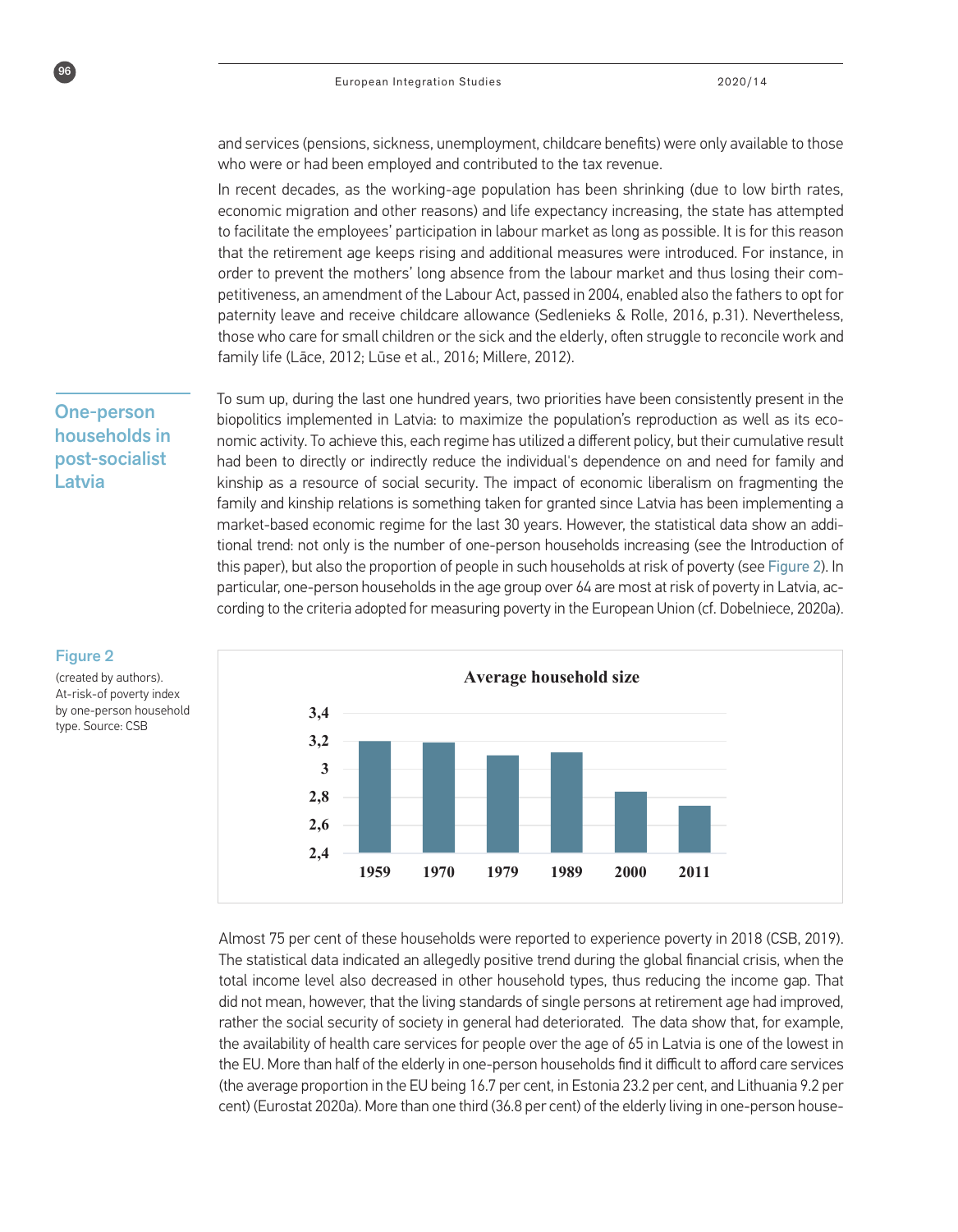holds mention financial issues as a reason for not using professional homecare services (Eurostat 2020b). Figure 2 also underlines the significant income differences between the economically active and inactive people living in one-person households. The main and often the only source of income for retired people (in 94.6 per cent of cases) is the pension (SHARE Latvia, 2020).

Such a high number of the elderly at risk of poverty raises the question of whether, in situations when the state is unable to guarantee their social security, family or kin still provide some support as they historically used to do. The official statistics is unlikely to grant an answer, since it mainly records indicators of formal economy, whereas significant interactions between family and kin members often take place within the informal economy and therefore remain off the record. Nor can such transactions be easily detected via quantitative research methods: in a recent survey, for instance, 29.5 per cent of respondents in Latvia refused to disclose the income of their household (Bela & Ņikišins, 2018, p. 120). Systematic ethnographic observations and interviews, on the other hand, can highlight significant kin relations, including those that are instrumental for social security.

Our data demonstrate that the role of kinship has changed over time. The character of relationships within the kin group, income level, health status as well as other factors may have a significant impact on whether an individual will see kinship ties or the state welfare system as the primary source of his/her social security. Kinship ties (provided such exist and are acknowledged) still constitute an important resource that grants some sense of security for individuals in the most vulnerable positions. At the same time, our interviewees' narratives also identify issues that reduce the likelihood to receive support from kin members. The experience of Inguna (55 years old) demonstrates that the family or kin may not always be able to offer support for a vulnerable relative.

*In 2015, I lost my job. Around the same time my mother's (75 years) health deteriorated. She lived on her own and I was taking care of her - I went to her every day to wash her, give her the medication, clean the apartment and prepare food. I received 56.90 euros every month for her care. Once I asked the social service if my travel expenses could be reimbursed, and they advised me to look for some part-time job instead. My mother is bedridden: she needs me in the morning, during the day and in the evening. Where can I find such a job? I have to say a huge thanks to my husband who enables me to stay out of employment and take care of my mother. On the other hand, he is rarely at home since he holds two jobs. Nevertheless we still return to the conversation time and again, shouldn't I start working again, because it's hard with money all the time."*

As Inguna's experience reveals, the individuals who choose to offer practical support for their family or kin members fall out of the labour market and may themselves be at risk of poverty. In has also be noted in a sociological analysis on social exclusion in Latvia: "As it is mostly women who take care for children, sick family members or the elderly, they face a higher poverty risk and find it more difficult to enter the labour market" (Lāce, 2012, p.253). Thus, in situations when a vulnerable family or kin member needs everyday care or assistance, the rest of the family or kin face a dilemma - either to provide that care, at the same time falling prey to the risk of poverty, or to leave the provision of care in the hands of the state. For Inguna's mother that would have meant moving to a nursing home, a solution that is often perceived as morally questionable and that the younger generation often postpone as long as other possibilities have not been exhausted. The nursing home clients themselves experience their existence there as *social death* that "calls in question the value of life itself" (Žabicka, 2015, p.69). Serious health problems, such as Inguna's mother experiences, make one completely dependent on the persons in one's social surrounding. The next of kin may assess the degree to which he/she feels morally responsible for the frail relative as well as how capable he/she is to provide practical assistance. Inguna's decision to take care of her mother rather than to entrust that care to public authorities largely

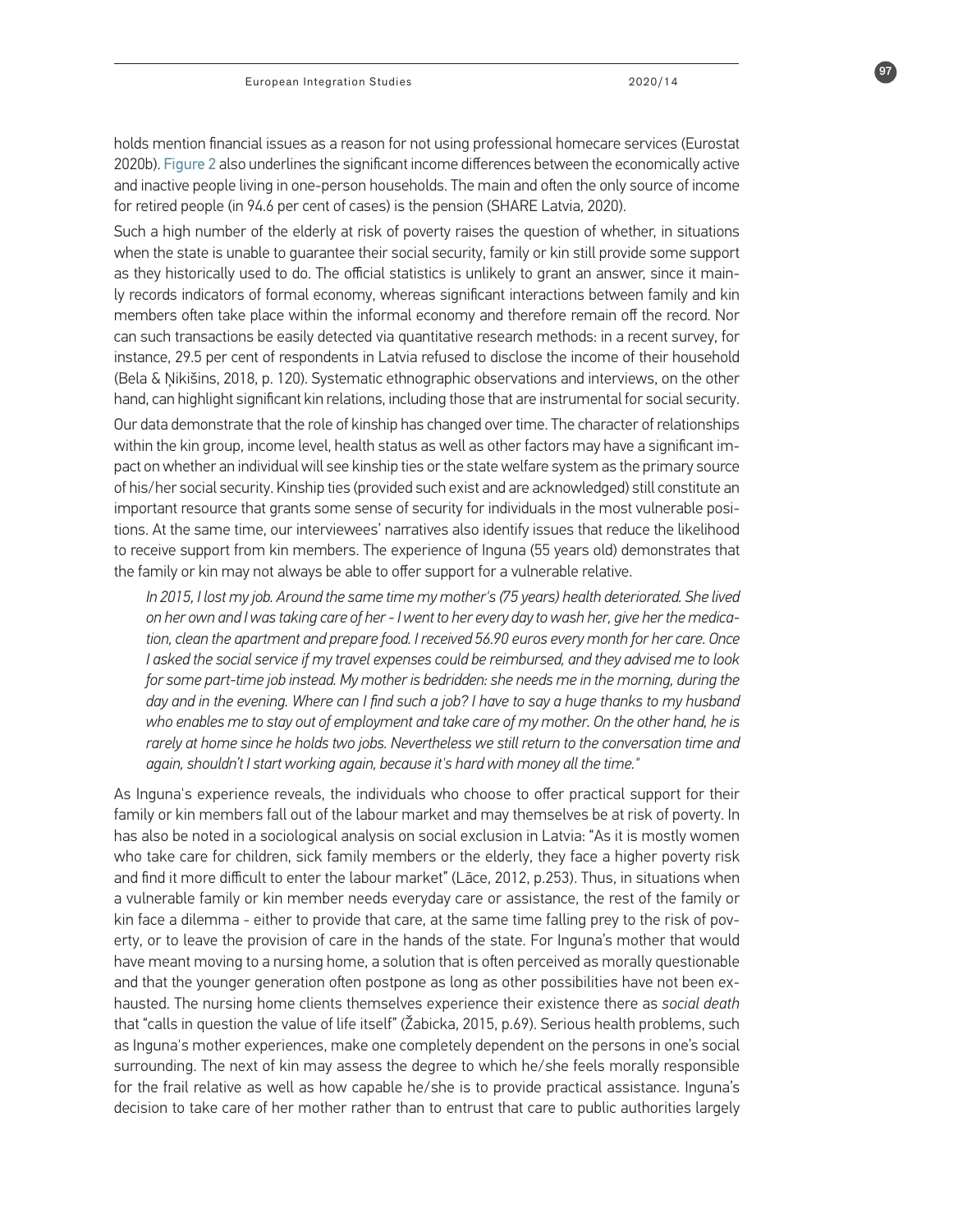98

depended on the resources available in her marital family but also on her understanding of her role as a wife and a daughter.

In situations when seniors are still able to take care of themselves even though they only command basic subsistence, he or she may refuse the support of family and kin. One explanation can be that, in spite of relative poverty, they perceive their situation as economically stable. Marija (69) lives on her own in her countryside house after her husband passed away a few years ago. Her monthly retirement pension in 2019 (at the time of the interview) was just 360 euros – while 409 euros was at-risk-of-poverty threshold for one-person households in Latvia the previous year (CSB, 2020c). According to Marija, "*it's not much, but enough",* so she refuses the monetary assistance that her adult children have offered. Such a decision ensued from Marija's desire not to endanger the economic and social security of her offspring:

*"My son wants to help me, but I say that I already have my pension. He has a family, children, they need his money more than I do. Nevertheless, sometimes I find money on the kitchen table after he has gone".*

An important resource for Marija is her vegetable garden, tending which allows her to reduce significantly the cost of subsistence: "As long as I can move and am fit, everything is fine". This is a contemporary reality: intergenerational relationships in which both the seniors and their grown-up children are trying to find a balance between maintaining reciprocity, meeting moral obligations, and ensuring own socio-economic viability.

The interview data, however, testify about another outcome of the social insurance system: restricted as the insured individual's means of subsisting at times are, knowing that a kin member is socially insured can serve his or her relatives as moral excuse for weakness or absence of intergenerational relations. In cases when intergenerational relationships for one or another reason are strained and wrought up by conflicts, the state-guaranteed pension can legitimate the distance that the offspring keep from an elderly person. Two of our interviewees, Katrīna and her daughter Evija, outlined such a situation speaking about Katrīna's father Kārlis, formerly a collective farm labourer.

Katrīna, born in the early 1980s as the fourth child in Kārlis' family, also has three younger siblings. Their parents had received a flat in a kolkhoz village, and all seven children grew up there. After the collective farm disintegrated in the early 1990s, the children dispersed from the village leaving the parents behind and visiting them less and less frequently. Katrīna's mother died in 2015 whereupon relations between Kārlis and his offspring – seven children and at least twice as many grandchildren – nearly dissolved. Evija, Katrīna's daughter, (aged 17) had not seen her maternal granddad since early childhood while Katrīna herself was only able to describe the general situation of her father's current life:

*"Dad lives in* [name of the village] *and receives his pension. And he lives on his own. Namely, at times on his own and at times with his girl-friend – he has met one of his age. When he wants to be on his own he returns to his flat, spends some time there again.(..) But I don't know that woman".*

The severed ties between Kārlis and his offspring is far from being an exception: in a number of other interviews we likewise came across stories of economically and socially vulnerable persons, including seniors, being left with little or no practical support from their offspring or other relatives. There might be a number of reasons behind such an attitude, including disagreements over a person's moral choices, such as forming partnerships or leading a lifestyle of which that his/her relatives disapprove. In this story, however, Katrīna's reference to her dad's pension and the flat that he owns is noteworthy: according to her, Kārlis' basic needs are met. Katrīna's utterance seems to imply that in the given circumstances, the previously widespread norm of adult children taking care for their aging parents no longer holds. The boundary between the state and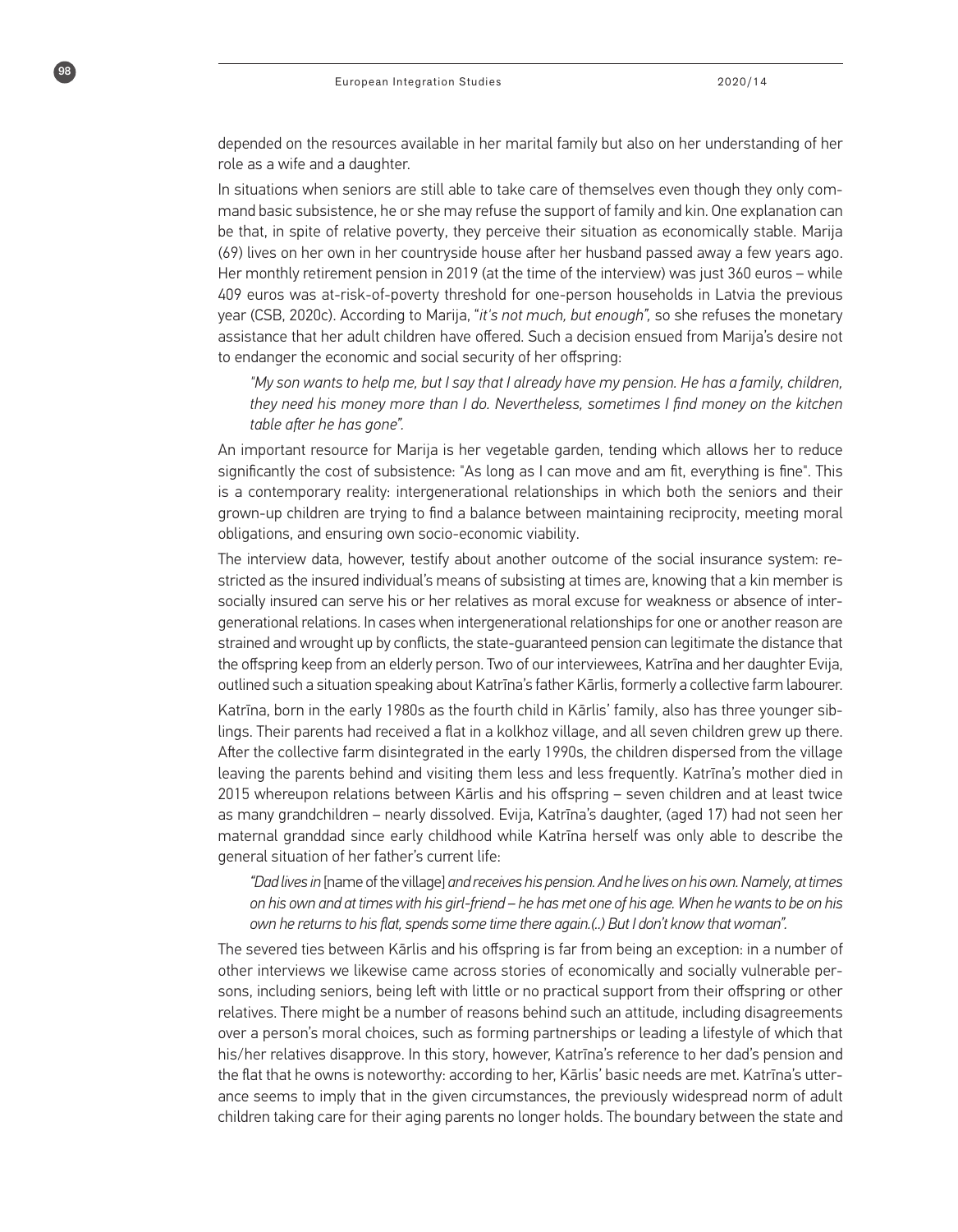kin is likely to remain deeply ambivalent in the area of care for the elderly, as also other ethnographers have lately remarked (Thiemann, 2016, p. 205, cf. Thelen et al, 2017).

The focus of state social policies on the economically independent individual, as well as conditions of market economy have changed the way people in Latvia understand their relationships, both to their kin and the state. The latter as well as the former is seen as a reciprocal one: the individual works and pays taxes, whereas the state, via social insurance, pledges a retribution in the case of the person's illness, unemployment, old age or other incapacity for work. Keeping in mind this reciprocity, the civic society exerts a constant pressure on the state demanding adequate social security for its vulnerable categories who are at risk of being unable to make ends meet.

The policies of previous political regimes have resulted in emancipating individuals from economic<br>Conclusion (and largely also social) dependence on their family or kin ties. As the historical outline of consecutive social policies, our ethnographic observations as well as statistical data testify, one can note in Latvia a steady decline of the co-residence and household patterns, previously largely based on the logic of family and kinship. Comprising a relatively greater diversity of co-residents, in terms of age as well as income and physical strength, such households were likely to guard their weaker members against poverty and abandonment. Policies over the last century have gradually shifted both the moral obligation and the protective function from the kin or co-residence group to the state.

The ethnographic data demonstrate that the state has in various ways impacted relations among the kin. However disputable or overburdened the system of social insurance and social assistance may be, it has steadily transformed the character of intergenerational reciprocity as well as the understanding of moral duty towards one's parents. The seniors endeavour to prolong their socioeconomic independence thus resisting their children's commitment to assist them. For the adult, working age people, in turn, the state has reduced one potential source of economic instability by easing their care obligations toward their elderly relatives. The state welfare system has also enabled the grownup children to legitimize their distancing from the parents, in particular, when the relationships are strained. At the same time, as the fieldwork data demonstrate, confronted with a predicament of illness, frailty or poverty, individuals living in one-person households might still draw on the ties of kinship or relatedness as an essential resource. However, relatives who take full care of their elderly risk losing employability in the labour market and thus jeopardize their economic stability.

#### Acknowledgements

This research has been enabled by two research projects, both funded by the Latvian Council of Science, No. lzp-2018/2-0070, *State Performance and Biosocial Relatedness* (RELATE.LV), and No. lzp-2018/1-0458, *Narrative Perspectives on Intergenerational Transmission of Memory*. 1

Krišjāne & J. Krūmiņš (Eds.), Tautas ataudze Latvijā un sabiedrības atjaunošanas izaicinājumi (pp. 145-154). Rīga: LU Akadēmiskais apgāds. https:// doi.org/10.22364/talsai.15

Abel-Smith, B. (2020). Social security. In Encyclopædia Britannica. Retrieved May 23, 2020, from

References Āboliņa, L. (2019). Ģimenes politikas attīstība. In Z. https://academic-eb-com.db.rsu.lv/levels/collegiate/article/social-security/109553

> Bela, B., & Elksne, G. (2020). Paaudžu atšķirības migrācijas pieredzēs Līvānu un Preiļu novados. In LU 78. starptautiskā zinātniskā konference. Socioloģija. Referātu kopsavilkumi (pp. 9-10). Rīga: Latvijas Universitāte.

1 The 2<sup>nd</sup> author, in her role as an investigator in both these research projects (that partly overlap in time) has conducted fieldwork and generated data for the purposes of answering research questions advanced in both projects.

99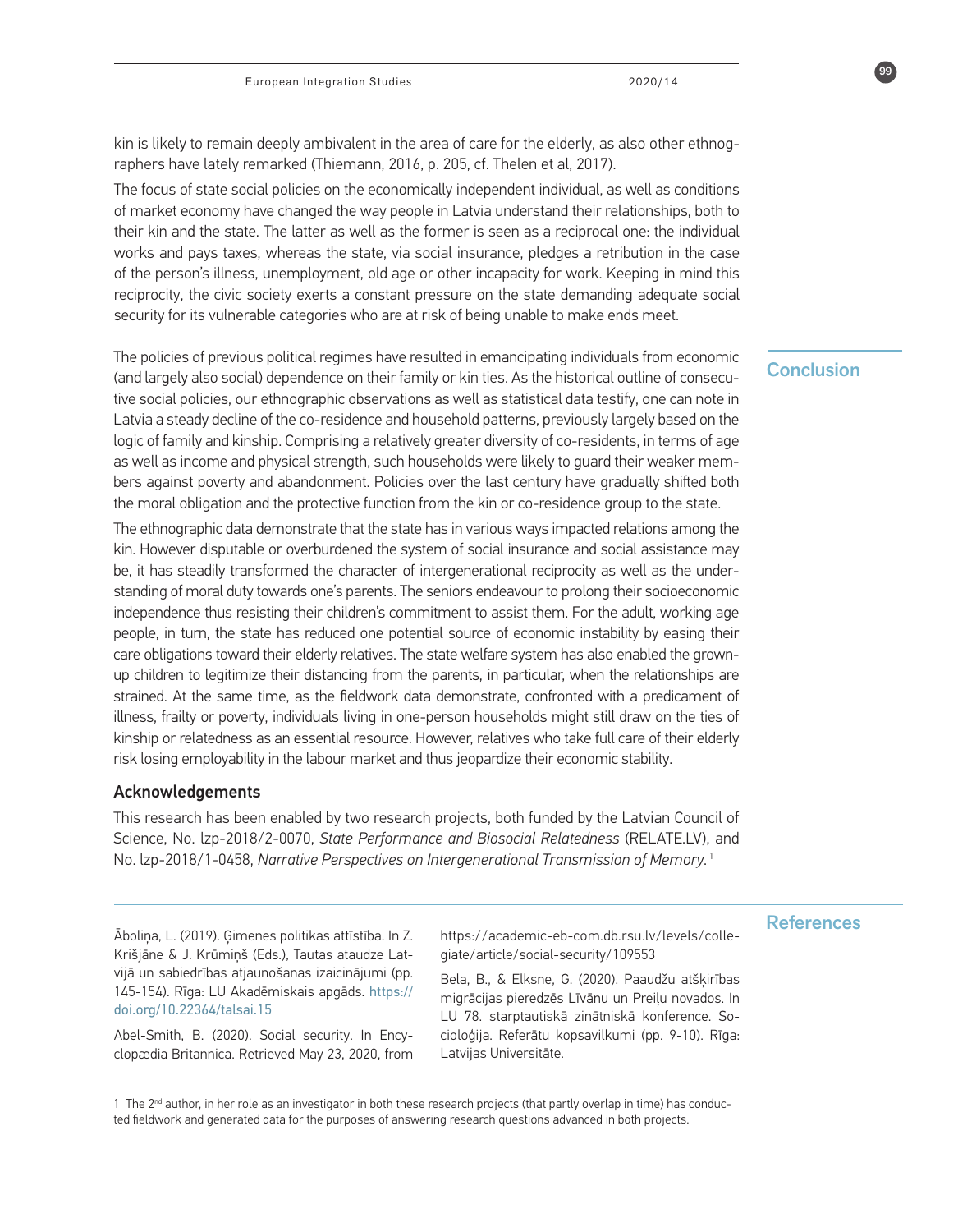Bela, B. (2018). Ilgtspējas sociālā dimensija: vai virzāmies pretī labklājībai un cieņpilnai dzīvei? In B. Bela (Ed.), Inovācijas un ilgtspējīga attīstība Lat vijā (pp. 108-139). Rīga: LU Akadēmiskais apgāds. Retrieved from http://www.sustinno.lv/userfiles/ sustinno-gramata-C.pdf

100

Bela, B., & Ņikišins, J. (2018). Ilgtspējas so ciālā dimensija: vai virzāmies pretī labklājībai un cieņpilnai dzīvei? In B. Bela (Ed.), Inovācijas un il gtspējīga attīstība Latvijā (pp. 108-139). Rīga: LU Akadēmiskais apgāds. Retrieved from http://www. sustinno.lv/userfiles/sustinno-gramata-C.pdf

Bela, B., & Rasnača, L. (2015). Teritoriju sociālās drošī bas indekss. Rīga: Latvijas Universitāte.

Benda-Beckmann, F. von, & Benda-Beckmann, K. von. (1994). Coping with insecurity. Focaal, 22/23, 7-31.

Bertaux, D. & Thompson, P. (Eds.). (1993). Between Generations: Family Models, Myths and Memories. Oxford, New York, Toronto: Oxford University Press.

Central Statistical Bureau of Latvia (2020a). House holds by number of persons (%). Retrieved March 15, 2020, from http://data1.csb.gov.lv/pxweb/en/ sociala/sociala\_\_ms\_sastavs/MVG040.px/table/ tableViewLayout1/

Central Statistical Bureau of Latvia (2020b). House holds by number of children (%). Retrieved March 15, 2020, from http://data1.csb.gov.lv/pxweb/en/ sociala/sociala\_\_ms\_sastavs/MVG050.px/table/ tableViewLayout1/

Central Statistical Bureau of Latvia. (2020c). Decline in population at risk of poverty. Press release. Re trieved from https://www.csb.gov.lv/en/statistics/ statistics-by-theme/social-conditions/poverty/ search-in-theme/2664-monetary-poverty-and-in come-inequality

Central Statistical Bureau of Latvia (2019). At-riskof-poverty rate by household type (%). Retrieved

March 15, 2020, from https://www.csb.gov.lv/en/ statistics/statistics-by-theme/social-conditions/ poverty/tables/nig050/risk-poverty-rate-house hold-type

Constitutional Court of the Republic of Latvia. (2020). The norm that sets the defined guaranteed minimum income level is incompatible with Arti cle1 and Article109 of the Satversme. Press Re lease Case No. 2019-24-03 25.06.2020. Riga: Con stitutional Court of the Republic of Latvia. Retrieved from http://www.satv.tiesa.gov.lv/en/wp-con tent/uploads/sites/2/2020/06/2019-24-03\_PR\_ par-spriedumu\_ENG.pdf

Dobelniece, S. (2020a). Sociālā politika. In Na cionālā enciklopēdija. Retrieved May 10, 2020, from https://enciklopedija.lv/skirklis/2638-so ciālā-politika-

Dobelniece, S. (2020b). Sociālā atstumtība. In Na cionālā enciklopēdija. Retrieved May 23, 2020, from https://enciklopedija.lv/skirklis/2650-sociālā-at stumtība-

Dzenovska, D. (2018). Emptiness and its futures. Focaal, 2018(80), 16-29. https://doi.org/10.3167/ fcl.2018.800102

EB Editors. (2020). Ethnography. In Encyclopædia Britannica. Retrieved from https://academ ic-eb-com.db.rsu.lv/levels/collegiate/article/eth nography/33138

Engelen, T., & Wolf, A. P. (2005). Marriage and the family in Eurasia: perspectives on the Hajnal hy pothesis. Amsterdam: Aksant.

Evertsson, M. (2012). A History of Welfare State and Family/Kin Support. Contemporary Sociolo gy: A Journal of Reviews, 41(1), 28-30. https://doi. org/10.1177/0094306111430789

Eurostat (2020a). Persons using health care ser vices by household type, income group and level of difficulty to afford care services. Retrieved July 13, 2020, from https://appsso.eurostat.ec.europa.eu/ nui/show.do?dataset=ilc\_ats12&lang=en

Eurostat (2020b). Persons using or not profession al homecare services by household type, income group, degree of urbanisation and reason for not using professional homecare services. Retrieved July 12, 2020, from https://appsso.eurostat.ec.eu ropa.eu/nui/show.do?dataset=ilc\_ats15&lang=en

Fink, J. & Lundqvist, A. (2010). Changing Relation of Welfare. Family, Gender and Migration in Britain and Scandinavia. Farnham: Ashgate Publishing Limited.

Grandits, H. (2010). Introduction: the reshaping of family and kin relations in European welfare sys tems. In: Grandits, H., (Ed.) Family, Kinship and State in Contemporary Europe. Vol.1. The Century of Welfare: Eight Countries (pp. 23-46). Frankfurt am Main: Campus Verlag.

Hajnal, J. (1982). Two kinds of preindustrial household formation system. Population and Development Review, 8, 449-94. https://doi. org/10.2307/1972376

Hazans, M. (2019). Emigration from Latvia: A Brief History and Driving Forces in the Twenty-First Cen tury. In R. Kaša & I. Mieriņa (Eds.), The Emigrant Communities of Latvia. National Identity, Transna -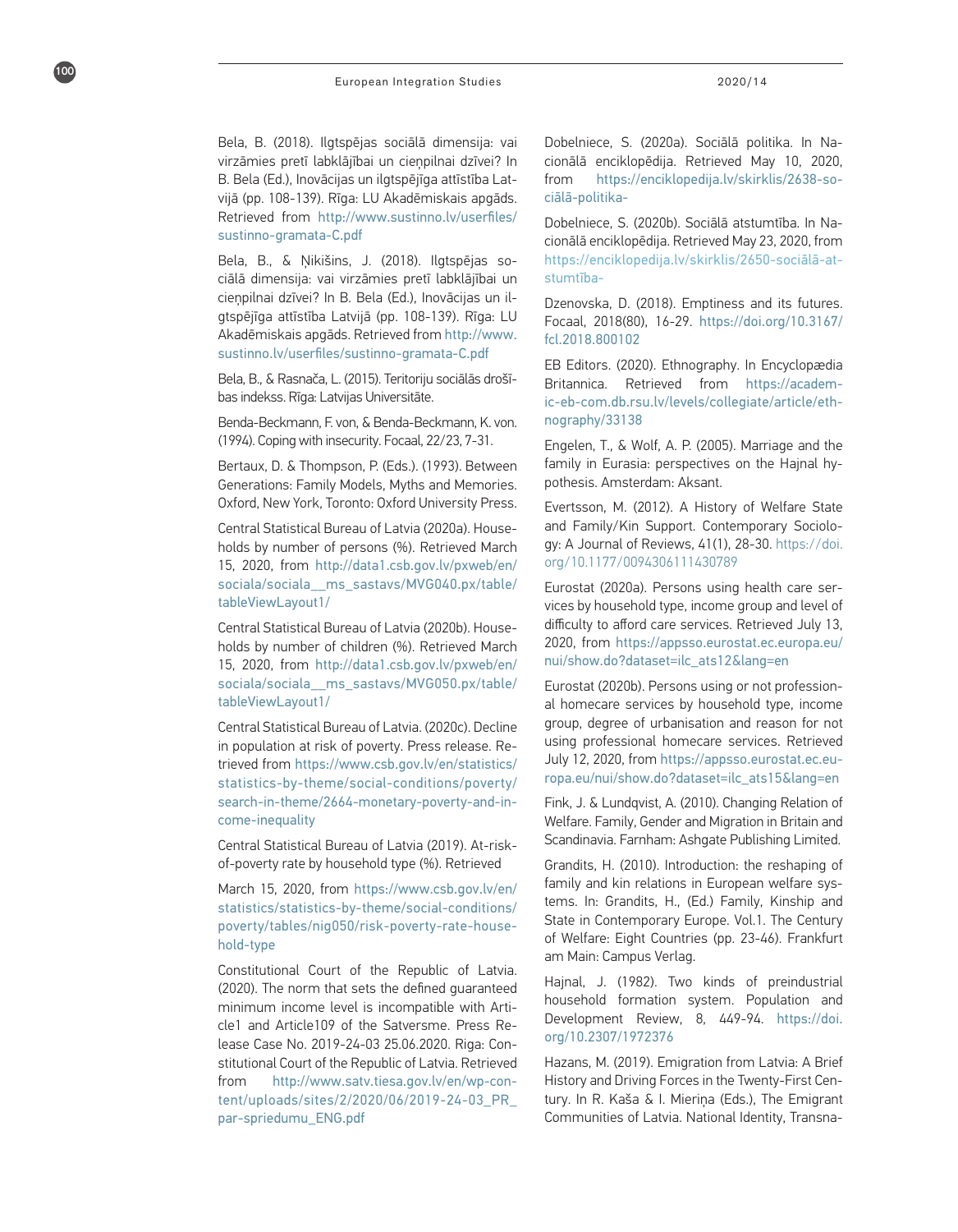tional Belonging, and Diaspora Politics (pp. 35-68). Cham: Springer. https://doi.org/10.1007/978-3- 030-12092-4\_3

Heady, P. (2012a). European kinship today: Pat terns, prospects and explanations. Ethnologie Francaise 42(1), 93-104. https://doi.org/10.3917/ ethn.121.0093

Heady, P. (2012b). KASS: Research aims and re search design. Ethnologie Francaise 42(1), 13- 22. DOI: 10.3917/ethn.121.0013. https://doi. org/10.3917/ethn.121.0013

Krūmiņš, J. (2019). Ievads. In Z. Krišjāne & J. Krūmiņš (Eds.), Tautas ataudze Latvijā un sabiedrī bas atjaunošanas izaicinājumi / Population Repro duction and Challenges for Renewal of Society in Latvia (pp. 11-16). Rīga: LU Akadēmiskais apgāds. https://doi.org/10.22364/talsai.01

Laslett, P. (1983). Family and household as work group and kin group: Areas of traditional Europe compared. In R. Wall (Author), Family Forms in Historic Europe (pp. 513-564). Cambridge: Cam bridge University Press. https://doi.org/10.1017/ CBO9780511897535.018

Lāce, T. (2012). Sociālā atstumtība Latvijā. Situāci jas raksturojums un politikas analīze / Social Ex clusion in Latvia. Situation and Policy Analysis. Rīga: Zinātne.

Lemke, T. (2010). From state biology to the gov ernment of life: Historical dimensions and con temporary perspectives of 'biopolitics.' Journal of Classical Sociology, 10(4), 421-438. https://doi. org/10.1177/1468795X10385183

Lūse, A., Žabicka, A., Krole, I., Mazjāne-Kokina, M., Priedīte, E., Sīlis, J., & Veinberga, E. (2016). Bērnu ar invaliditāti rehabilitācijas efektivitāte Latvijā: so ciālantropoloģiskais aspekts. Rīga: Latvijas Repub likas tiesībsargs.

Millere, J. (2012). Bērnu ar invaliditāti ģimeņu dz īves kvalitāte Latvijā. Promocijas darbs. Rīgas Stradiņa universitāte.

Moors, M. (2019). Latvijas sociālās drošības sistēmas ieceres un veidošanās gadsimtu mijā. In Sociālais darbs Latvijā (pp. 6-26). Rīga: Labklājības ministrija.

Plakans, A., & Wetherell, D. J. (2005). The Hajnal line and Eastern Europe. In T. Engelen & A. P. Wolf (Eds.), Marriage and the family in Eurasia. Perspec tives on the Hajnal hypothesis (pp. 105-128). Am sterdam: Aksant.

Puur, A., Maslauskaitė, A., Rahnu, L., & Stankūnienė, V. (2012). Past and present patterns of family for -

mation in Eastern Europe: Does Hajnal's delineation still matter? Filosofija, Sociologija, 23(4), 256-265.

Rajevska F. (2019). Sociālā politika Latvijā. In Na cionālā enciklopēdija. Retrieved 10 April 2020 https://enciklopedija.lv/skirklis/21544-so ciālā-politika-Latvijā

Reinholde, I. (2018). Sociālās rīcībpolitikas pār valdības izaicinājumi un krīzes mācības. In B. Bela (Ed.), Inovācijas un ilgtspējīga attīstība LatvIjā (pp. 70-85). R īga: LU Akadēmiskais apgāds.

Rockhill, E. K. (2010). Lost to the State: Family Discontinuity, Social Orphanhood, and Residential Care in the Russian Far East. New York, Oxford: Berghahn Books.

Runcis, M. (2012). The Latvian Family Experience with Sovietization.1945-1990. In H. Carlsback, Y. Gradskova, & Z. Kravchenko (Eds.), And They Lived Hapilly Ever After. Norms and Everyday Practices of Family and Parenthood in Russia and Eastern Eu rope (pp. 123-142). Budapest, New York: CEU Press.

Schwarcz, G., & Szőke, A. (2014). Creating the state lo cally through welfare provision: Two mayors, two wel fare regimes in rural Hungary. Social Analysis, 58(3), 141-157. https://doi.org/10.3167/sa.2014.580310

Sedlenieks, K. & Rolle, K. (2016). Palīdzēt un at balstīt: Latvijas tēvi ģimenes dzīvē. Rīga: Nodibinā jums Tēvi. Retrieved from https://tevi.lv/wpcontent/ uploads/2017/03/Tevi\_ka\_paligi\_Petijums\_3.pdf

Selezneva, E. (2016). Struggling for new lives: Family and fertility policies in the Soviet Union and modern Russia. Regensburg: Institute for Eastern and Southeastern European Studies. Retrieved from https://www.econstor.eu/bit stream/10419/148912/1/860760901.pdf

SHARE (2020). Wave 7 in Latvia. Retrieved from https://www.rsu.lv/share

Stukuls, D. (1999). Body of the Nation: Mothering, Prostitution, and Women's Place in Postcommu nist Latvia. Slavic Review, 58(3), 537-558. https:// doi.org/10.2307/2697567

Thelen, T., & Alber, E. (2018). Reconnecting State and Kinship. Reconnecting State and Kinship. Phil adelphia: University of Pennsylvania Press. https:// doi.org/10.9783/9780812294415

Thelen, T., Thiemann, A., & Roth, D. (2017). State kinning and kinning the state in Serbian elder care programs. In Stategraphy: Toward a Relational An thropology of the State (pp. 107-123). Berghahn Books. https://doi.org/10.2307/j.ctvw048nm.9

Thiemann, A. (2016). State Relations Local state and social security in central Serbia, (September), 251. https://doi.org/10.25673/1808